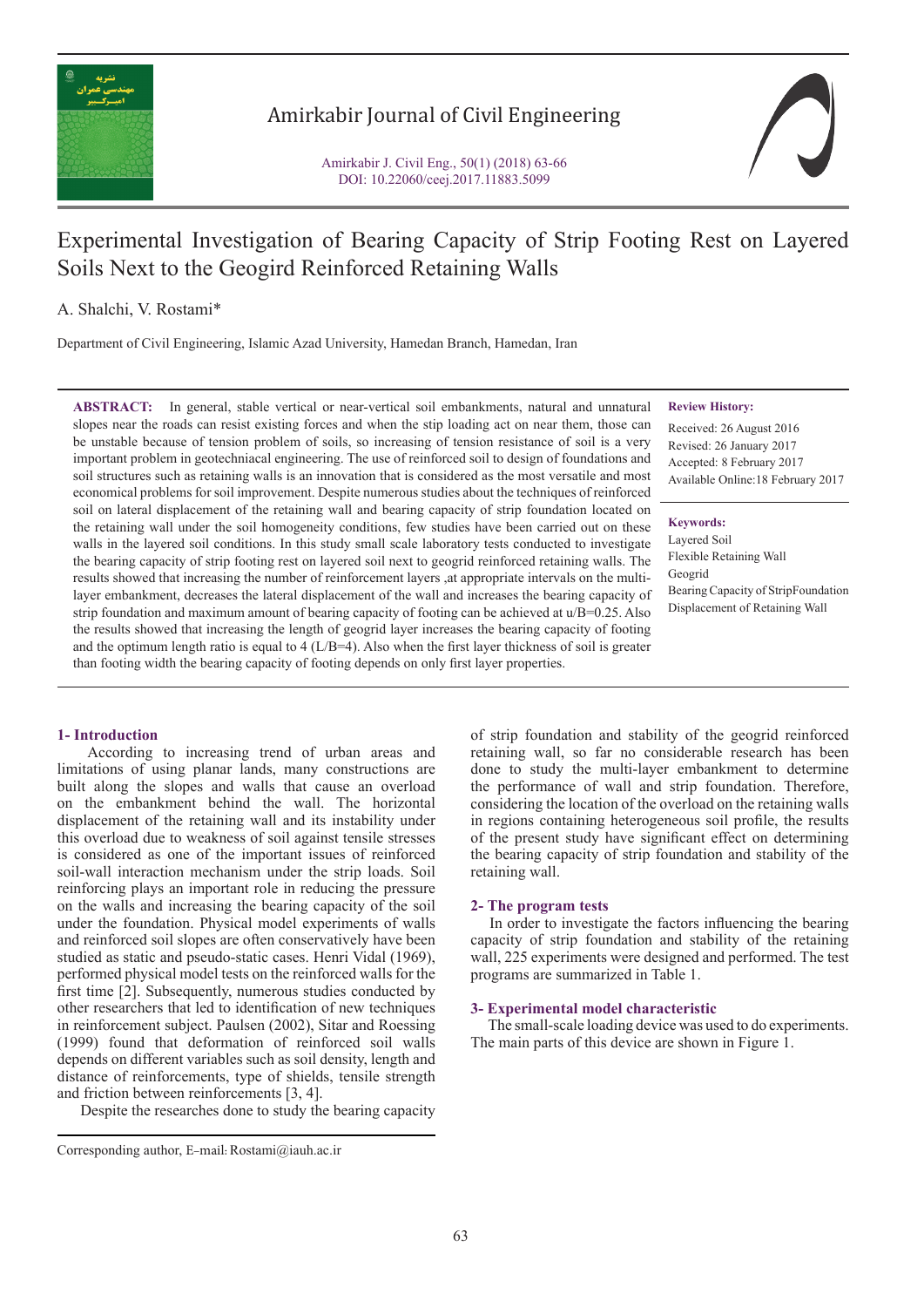

**Figure 1. Characteristics of loading mechanism**

#### **4- Materials used in tests**

 Two soil types of fine-grained siliceous sand and coarsegrained crushed sand (SP) and sided woven geogrid (GP 20/20) are used in the tests.

#### **5- Test parameters**

 As shown in Figure 2, "b" denotes the distance of the foundation corner from retaining wall, "U" indicates the depth distance of the first layer and other layers of geogrid from each other, "L" is the length of geogrid, "N" is the number of geogrid layers, and "H" is the thickness of soil layers.



**Figure 2. Schematic image of experimental model and related parameters**

#### **6- Production of prototypes and testing**

 In this study, in order to evaluate and compare the effect of parameters, all tests have been carried out in dry conditions. Fine-grain soil was used at lower part and coarse-grain soil at the top with intended thicknesses up to a height of 40 cm. To create a uniform embankment, precipitation method was used for pouring the sand into the tank. At each step, first the fine-grain soil with intended thickness was poured up to the level of the reinforcement and in addition to smoothing the soil surface, the reinforcements were applied at the intended level. The same steps were exactly repeated for coarse-grain soil over the fine-grain soil up to the finished height of the wall (40 cm). Then, the metal strip foundation on which a screw was embedded (in the center of the strip foundation) is slowly and without messing up the smooth surface of the soil fasten to Jack leverage and the system was prepared for loading.

#### **7- Sensitivity analysis**

 In all experiments that their implementation steps have been mentioned; in order to study and compare the results and make a conclusion about the effect of parameters on the bearing capacity of strip foundation and lateral displacement of the wall, some changes have purposefully been done in these parameters. All parameters have been applied to the width of the foundation, B, as dimensionless and normalized ones such as b/B, U/B, L/B, and H/B.

### **8- Presentation of results and interpretation of data**

 Increasing in bearing capacity is stated as dimensionless parameter of BCR (bearing capacity ratio) due to smoothing of the soil, which has been used to compare bearing capacity in reinforced and non-reinforced states and is defined as following:

$$
BCR = \frac{q_r}{q_{un}}\tag{1}
$$

 In order to compare lateral displacements of the retaining wall, the dimensionless parameter of WDR was used as follows:

$$
WDR = \frac{\Delta_r}{\Delta_{un}}\tag{2}
$$

#### **9- Results and Discussion**

 In terms of the effect of the dimensions and parameters related to the constructed laboratory model including the length of the geogrid, depth of location, and the number of geogrid layers, the distance of strip foundation from the wall and the layering depth of embankment on the obtained results, in terms of quality and behavior the following results can be stated for using reinforcements behind the flexible retaining wall at the mentioned conditions by applying multilayer embankment.

- 1. By placing geogrid inside the embankment, the bearing capacity of strip foundation significantly increases.
- 2. By placing geogrid inside the embankment, retaining wall displacement decreases.
- 3. The most benefits resulted from placing geogrids inside the embankment are obtained at depth ratio of 0.25 (U/B=0.25). With increasing the depth more, the total capacity of geogrid does not used and the bearing capacity of strip foundation decreases and wall displacement increases.
- 4. By increasing the length of geogrid plates, the bearing capacity increases and wall displacement decreases, which is the result of preventing diffusion level development. In the present research the ratio of geogrid length equal to 4 (L/B=4) was chosen as the optimal value, because by increasing the length more a considerable change has resulted in the bearing capacity of the strip foundation and wall displacement no longer.
- 5. With increasing the number of geogrids from 1 to 2, the bearing capacity increased significantly and wall